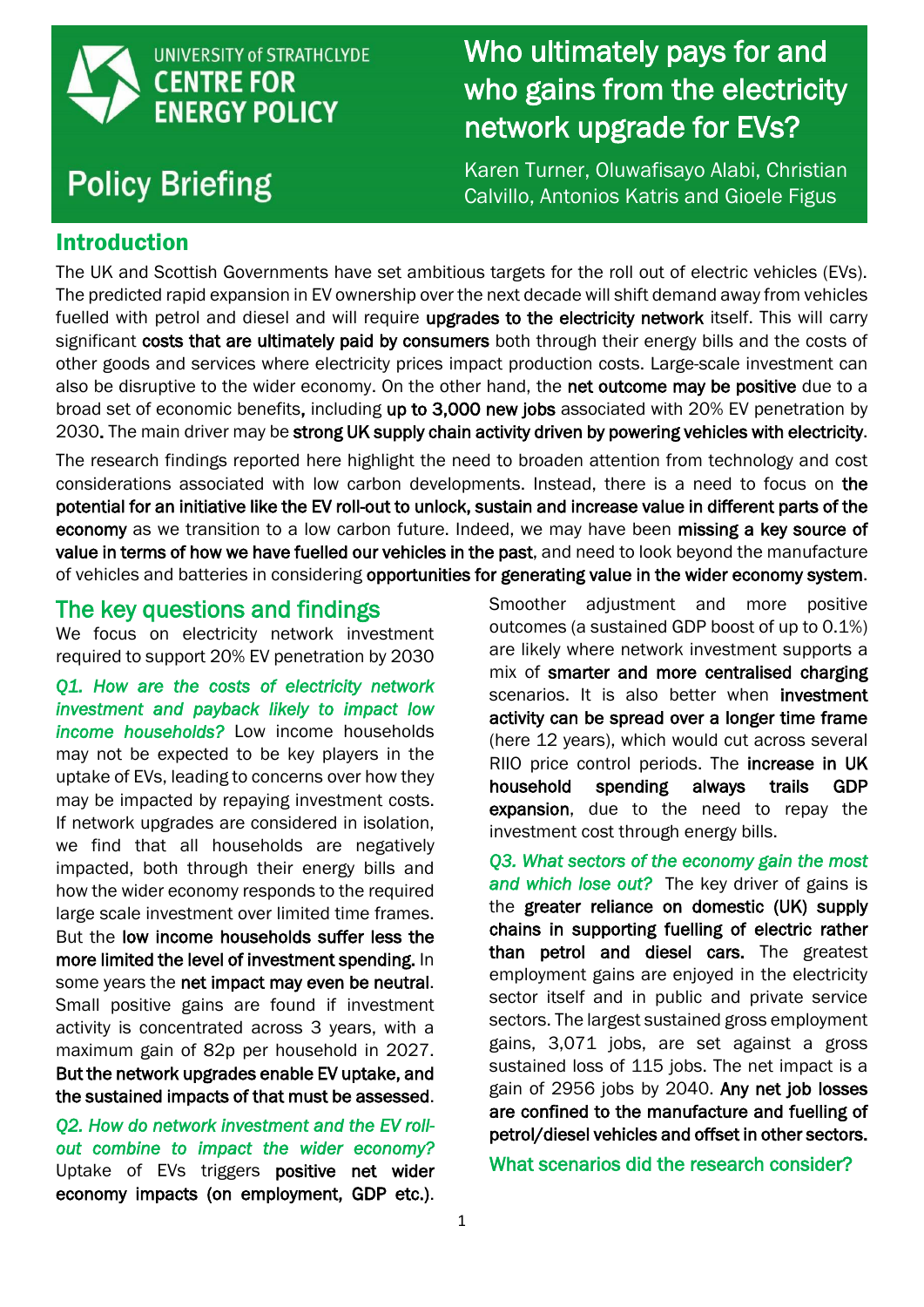We used an energy system model (UK TIMES) to simulate scenarios involving electricity network upgrades to support a range of charging scenarios involving different assumptions as to how smart and centralised the system is. The outcomes for required investment costs and efficiency gains realised through using electric vehicles for private transport were then used to inform an economy-wide model. We focus on the projected EV roll-out to 2030 and associated investment spread across either the immediate 3 years before this (from 2027) or across 12 years (and multiple price control periods) from 2021-2032. Here, we focus on results for a mixed partially centralised-smart charging system that requires £2.7bn network investment to enable the EV roll-out to 2030. Only around one-third of this is spent in the UK (mainly construction requirements), but consumers must ultimately repay the total amount, albeit over the 45-year lifetime of the assets.

## *How does the electricity network investment impact the wider economy?*

Investment spending *will* generate additional activity across the economy, here mainly via the construction sector. This will ripple out to wages and household spending, where higher income households will be the owners of/stakeholders in firms and capital. However, the availability of capital, and labour, is constrained, at least in the short term. This impacts the economy's ability to expand. Particularly when the investment activity is concentrated in short timeframes, it will cause prices to rise elsewhere in the economy. Moreover, the investment costs have to be recovered, both directly from households, and from commercial users, who can pass the impact on via their own prices. This introduces more negative pressures and distributional effects.

But just what the net overall and distributional impacts are also depends on how the *results of the investment* impact different areas of the economy. That is, the benefits of the EV roll-out. We return to this issue later. In the first instance, we consider the impacts of the investment and its repayment on the lowest income households.

#### *Impacts of the investment stage on low income UK households*

Figure 1 shows the net change in real per household spending of the 20% of UK households with the lowest annual incomes that results from (i) the investment stimulus to the economy; (ii) the need to repay that investment.

The results suggest if we focus on a case where investment activity is concentrated in the three year period that just allows network upgrades to happen in time for the projected 2030 level of EV demand the negative impacts may be minimal for low income households in the first 2 years. Our results suggest that the UK's lowest income households may actually experience minimal net short terms gains in 2027 (82p per household) and 2029 (12p). By the end of the investment period in 2030, average spending will drop by 86pence. By 2040 the drop in spend is more limited to 72p. If the investment is spread across 12 years (2021-2032), the lowest income households suffer a slight net loss from the outset (13p in 2021). By 2027 this grows to 22p. By 2030 losses are limited relative to the case where the investment is condensed in 3 years.<sup>1</sup>

UK households with higher incomes tend to lose more (a maximum of £5.88 per household in the highest income quintile in 2030 in the 3 year investment case). This is due to a larger absolute impact on what are higher energy bills overall, and a greater exposure to changing economic conditions (wage and capital incomes are more important sources of income).

Figure 1. Net change in average annual real spend per UK household in the lowest income quintile resulting from of a £2.7bn electricity network upgrade investment

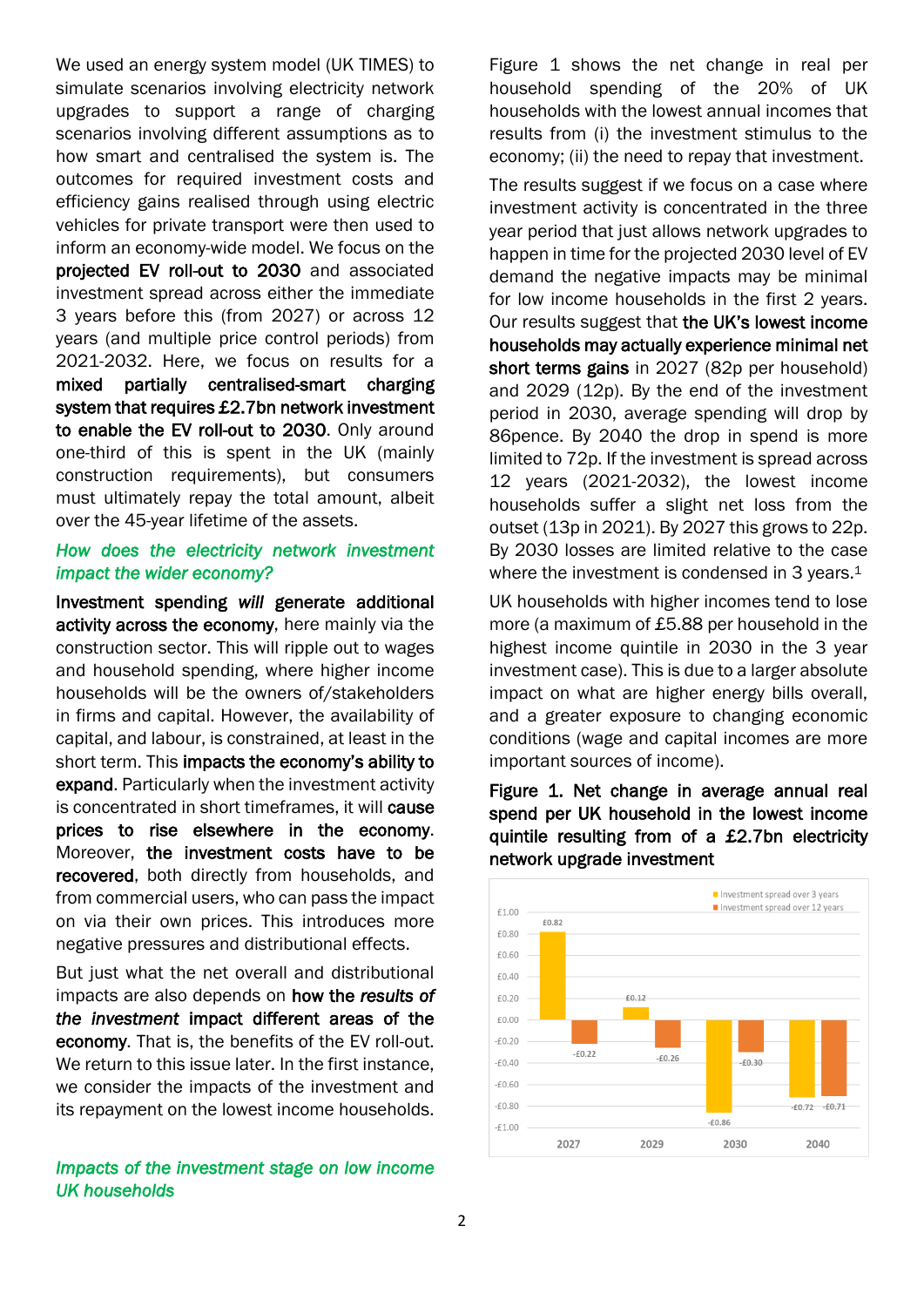

Figure 2. Net impacts on the wider economy of 20% EV penetration by 2030 and required network investment (spread over 12 years, 2021-2032)

# *How is the wider economy impacted by the combination of network investment over 12 years and the EV roll-out to 2030?*

To consider the impact on UK households more generally, and key indicators such as GDP and employment, we extended our scenario analysis to include the projected EV roll-out to 2030. Drawing on National Grid's Future Energy Scenarios (FES)<sup>2</sup> and SP Energy Network's RIIO T2 Energy Scenarios<sup>3</sup>, we simulate a 20% EV penetration by 2030. We build the uptake in 2% increments from 2021 from a base of 2%. The TIMES scenarios suggest that EVs become increasingly more efficient in using electricity to deliver the same number of miles per physical unit of electricity (20% efficiency gain by 2030).

One source of expansionary impacts on the wider economy from the EV uptake is the efficiency gain in personal transport, which frees up income to spend on other things (including personal transport). But our results suggest that the main source of expansion across the wider economy is shifting to electricity as fuel to run vehicles.

The supply of electricity involves a stronger domestic supply chain than petrol or diesel, where there is greater reliance on imports. We return to this point below. First, Figure 2 plots the trend and impacts on key macroeconomic variables from 20% EV penetration by 2030 and the required investment in network infrastructure upgrade. It is important to note is that, despite the expansion in employment outstripping the boost to GDP from the outset, the boost in real household spending is more limited. This is because households are repaying the network investment cost via higher energy bills. Moreover, the uptake of EV increases demand for electricity. This puts further upward pressure on prices. The gap between the increases in real GDP and household spending is sustained. This is despite reduced vehicle running costs realised through improved efficiency in using EVs, and an easing of the general upward trend in prices (reflected in the CPI) triggered by the various increased demands.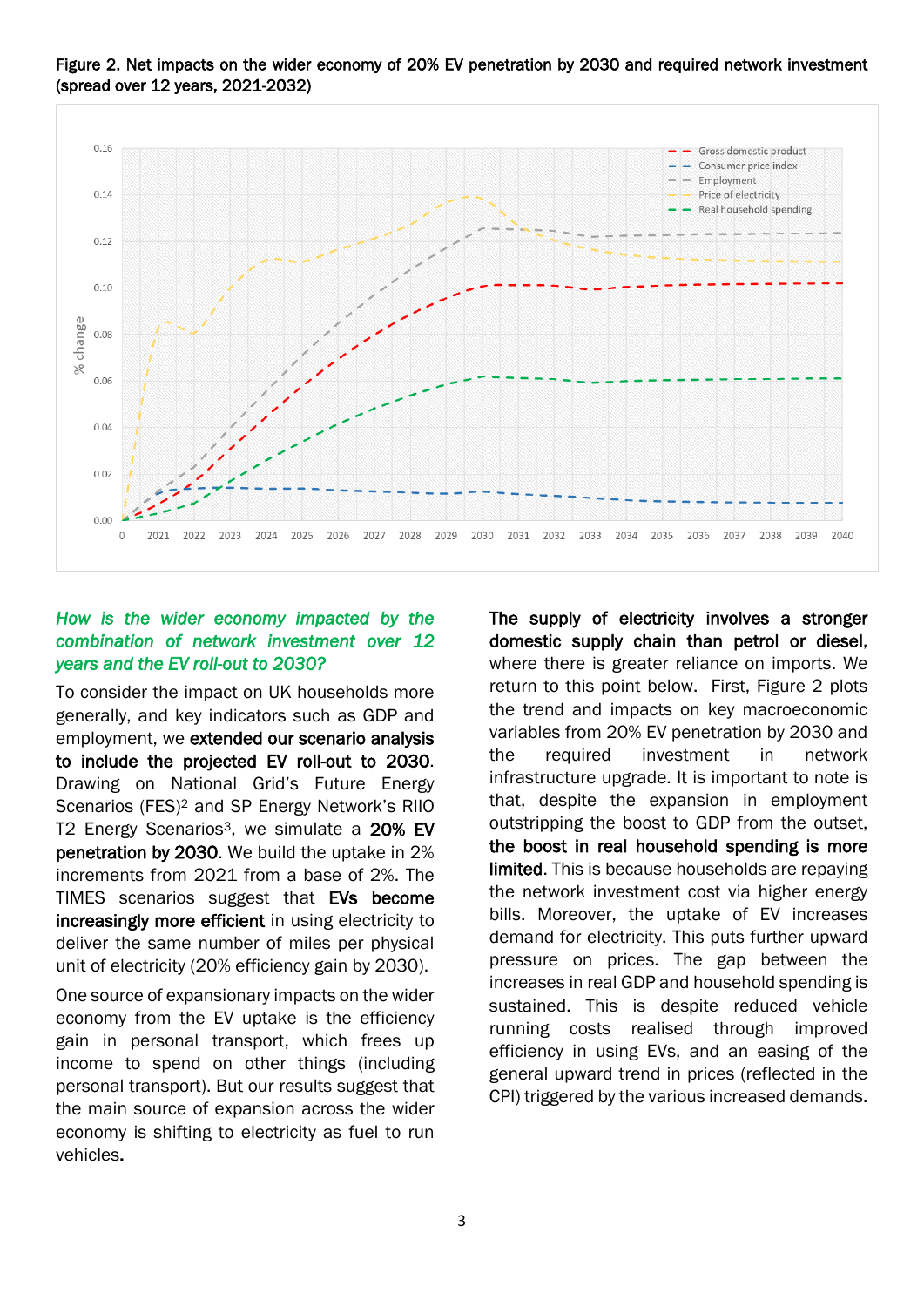# *Which sectors gain the most jobs, and which sectors lose out from network investment and EV uptake?*

Figure 3 presents change in full time equivalent (FTE) employment across sectors in the UK economy. We focus on the impacts in four years of particular interest: 2025, 2027 and 2030 (i.e. during the period up to the projected 20% penetration) and 2040, ten years on. Note that when we considered impacts beyond 2030 (and 2032, the end of investment activity), we are still only considering the impacts and economic adjustment in response to the initial phase network investment and 20% EV penetration.

The largest gain in total employment (3071 jobs) is observed in 2040. The biggest employment gains are in the wider public service sector, which includes research, education, health and other public services and gains a sustained increase of 874 jobs by 2040. The electricity generation, supply and distribution industry gains 512 jobs by 2040. The wider private services sector, which includes everything from finance/insurance, to legal and real estate activities etc. ultimately gains and sustains an additional 430 jobs.

The number and distribution of net jobs gained demonstrates the strength of the domestic electricity sector's supply chain. This is particularly in terms of the UK electricity industry's (direct and indirect) reliance on UK service activities. This reinforces a key finding from our previous research. <sup>4</sup> The manufacture of vehicles and batteries certainly provides important opportunities for economic gain, but whether this occurs in the UK is subject to many factors. The supply of electricity, on the other hand, is a 'home-based' industry.

The only two net losers are 'Coke and Refined Petroleum' (but only 29 job losses by 2040) and 'Manufacture of Motor Vehicles sectors' (86 job losses by 2040).

More generally, this element of our research findings is important in terms of considering how EV (and other low carbon) development may be framed not only in terms of delivering climate change objectives, but also economic returns that are valued by society. This is crucial in the context of the 'Just Transition' framing of policy (which the Paris agreement explicitly sets in terms of national priorities for jobs<sup>5</sup>).



Figure 3. Net impact on sectoral employment of 20% EV penetration by 2030 and required network investment (spread over 12 years, 2021-2032)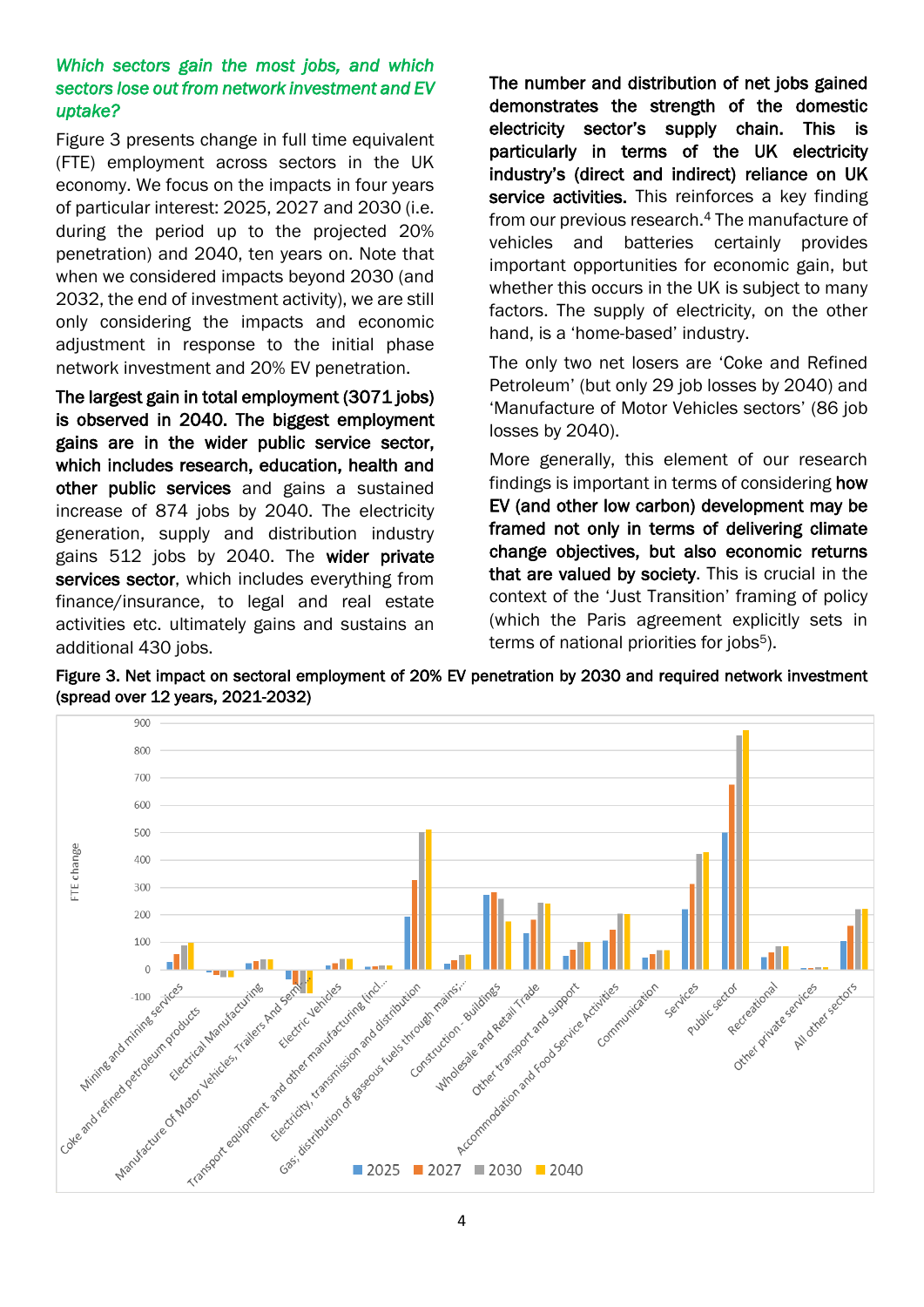In summary, our research highlights and emphasises the need to focus on how a low carbon initiative like the shift to EVs can unlock, sustain and increase value in different parts of the economy as we transition to a low carbon future. In the particular case of EVs, it raises two key questions. First, whether we may have been missing a key source of value in terms of how we have fuelled our vehicles in the past. Second, whether the wider economic benefits of deploying EVs should become a more important factor in policymakers' transportation decarbonisation targets.

A conclusion that can be drawn is for UK policy makers and industry to consider to how to capitalise on the type of returns suggested here. This is both through the ongoing EV roll-out and other low carbon initiatives where domestic capacity can be fully and effectively utilised.

Full details of the research are available in a paper available for download [from the journal](https://doi.org/10.1016/j.enpol.2019.111117)  [Energy Policy.](https://doi.org/10.1016/j.enpol.2019.111117)

#### *Where does the research go next?*

There are a number of directions that future research could take. We identify five potential pathways here.

One immediate area for further development is to extend the range of scenarios simulated to consider a broader set of potential investment time frames, with the aim of identifying how and when wider economy benefits may be optimised.

A second is to introduce consideration of how investment in electricity network upgrades may enable efficiency gains in the supply of electricity. Where improved productivity allows (both commercial and domestic) consumer prices to fall, this provides another trigger for wider economic expansion. In other research (published in [The Energy Journal\)](https://doi.org/10.5547/01956574.40.4.ktur) we have already begun to research how both economic and climate policy objectives may be met where policy actions enable and support consumers switching to electric systems in the delivery of their heat and/or transport needs. (Please contact us for further details of this research.6)

A third is to extend the analysis reported here to network investment and EV roll-out beyond 2030. This should involve investigating how the EV uptake is likely to differ across different household income groups, and, thus, further impact both the extent of economic expansion, and how it is distributed across different kinds of households and sectors of the economy. It should also consider scenarios involving an accelerated roll out of EVs, as recommended by the Committee on Climate Change in May 2019.<sup>7</sup>

A fourth area not considered at all here is how tax revenues from fuelling vehicles may be impacted under different scenarios regarding both the EV uptake, different charging infrastructure and system etc.

A fifth is to extend this type of analysis to other low carbon initiatives that require large up-front investment. Some may be interdependent. For example, as noted above, electricity infrastructure upgrades will also be required to support electrification of heat.

## *Contact*

For more information on the research reported here, and to discuss potential future research, please contact Professor Karen Turner, Director of the Centre for Energy Policy at the University of Strathclyde, or other members of the CEP project team at [cep@strath.ac.uk.](mailto:cep@strath.ac.uk)

#### *About the project*

The questions addressed in this research originated from a collaboration between the Centre for Energy Policy at the University of Strathclyde, and SP Energy Networks. It was primarily funded through the EPSRC National Centre for Energy Systems Integration (CESi) (EPSRC grant ref: EP/P001173/1). Christian Calvillo's input was funded by the Scottish Government ClimateXChange programme.

The research also builds on previous research funded under EPSRC Hydrogen and Fuel Cell Research Hub research programme (Grant ref. EP/J016454/1), particularly a [paper published](https://doi.org/10.1016/j.enpol.2018.05.011)  in the journal [Energy Policy](https://doi.org/10.1016/j.enpol.2018.05.011) in 2018.